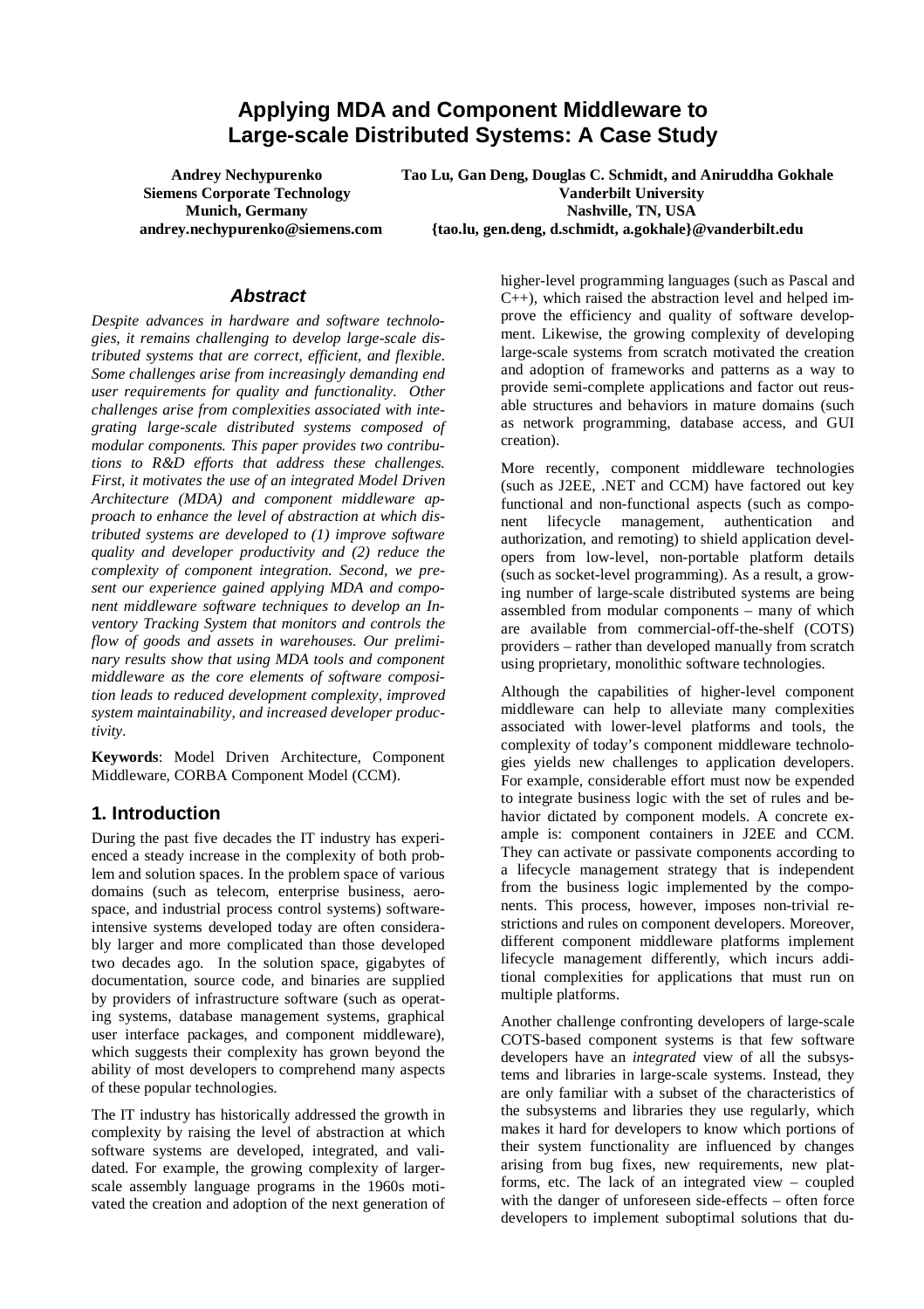plicate code unnecessarily, violate key architectural principles, and complicate system maintenance.

As a result of these challenges, it is not surprising that large-scale distributed systems often have many defects and are chronically over budget and behind schedule, even when they are based on the most advanced software technologies. In particular, despite improvements in third-generation programming languages (such as Java or  $C_{++}$ ) and run-time platforms (such as component middleware), the level of abstraction at which business logic is integrated with the set of rules and behavior dictated by component models is still too low. For example, the components and the underlying component middleware framework often have a large number of configurable attributes and parameters that can be set at various stages of development lifecycle, such as composing an application or deploying an application in a specific environment. It is tedious and error-prone to use third-generation languages to write programs that manually ensure all these parameters are semantically consistent throughout an application. Moreover, there is no formal basis for validating and verifying that middleware configured via such *ad hoc* approaches will deliver the intended behaviors. In addition, the level of abstraction supported by third-generation languages does not intuitively reflect the concepts used by today's cutting-edge software developers, who are using higher level concerns (such as persistence, remoting, and synchronization) to express their system architectures.

A promising way to alleviate these problems with lowlevel abstractions and tools is to apply *Model Driven Architecture (MDA)* techniques [MDA] that express application functional and non-functional requirements at higher levels of abstraction beyond third-generation programming languages and conventional component middleware. MDA tools help to improve the understanding of software-intensive systems using higher-level *models* that (1) standardize the process of capturing business logic and quality of service (QoS)-related requirements and (2) ensure the consistency of software implementations with analysis information associated with functional and systemic QoS requirements captured by models. A key role in reducing software complexity via MDA tools is played by *meta-modeling* [GME], which defines a semantic *type system* that precisely reflects the subject of modeling and exposes important constraints associated with specific application domains.

To evaluate the extent to which MDA technologies actually improve development productivity, quality, and understanding, we have developed a prototypical Inventory Tracking System (ITS). The ITS is a warehouse management system that monitors and controls the flow of goods and assets. Users of an ITS include couriers, such as UPS, FedEx, DHL, as well as airport baggage handling systems. For the technical infrastructure of our initial ITS prototype we selected (1) CIAO [CIAO1], which is open-source middleware that implements the CORBA Component Model (CCM) [CCM] and (2) CoSMIC [COSMIC], which is an open-source MDA tool suite that implements the CCM Deployment and Configuration specification [D&C].

This paper uses a portion of our ITS prototype as a case study to illustrate the benefits of integrating MDA and component middleware by focusing on two of the fundamental aspects in ITS, "Component Assembly and Configuration" and "Warehouse Configuration". We will illustrate (1) how a MDA tool suite with two aspects are developed to capture end user's concerns upon a ITS system, (2) how the concerns are mapped to the actual artifacts that are used by the CIAO CCM middleware run-time framework. $1$ 

The remainder of this paper is organized as following: Section 2 outlines our Inventory Tracking System (ITS) prototype; Section 3 describes how we applied MDA tools and techniques to generate (a) warehouse domainspecific models for ITS and (b) middleware configuration tools used to generate CIAO configuration artifacts; and Section 4 summarizes our lessons learned and presents concluding remarks.

#### **2. Overview of the ITS Case Study**

A key goal of an Inventory Tracking System (ITS) is to provide convenient mechanisms that manage the movement and flow of inventory in a timely and reliable manner. For instance, an ITS should enable human operators to configure warehouse storage organization criteria, maintain the set of goods known throughout a highly distributed system (which may span organizational and even international boundaries), and track warehouse assets using GUI-based operator monitoring consoles. This section presents an overview of the behavior and architecture of our ITS prototype. Sections 3 then uses this prototype to illustrate how MDA can be integrated with component middleware and applied to large-scale distributed system development.

#### 2.1 ITS System Behavior

Figure 1 shows a UML use case diagram for our ITS prototype. As shown in the figure, there are three primary *actors* in the ITS system.



#### **Figure 1. Use Case Diagram for the ITS Prototype**

For the *Configurator* actor, the ITS provides the ability to configure the set of available facilities at certain warehouses, such as the structure of transportation belts, routes used to deliver goods, and characteristics of storage facilities (e.g., whether hazardous goods are allowed to be stored, maximum allowed total weight of stored goods, etc.). For the *Operator* actor, the ITS provides

 $\overline{a}$ 

<sup>1</sup> Creating generators for J2EE and .NET component middleware remains as future work.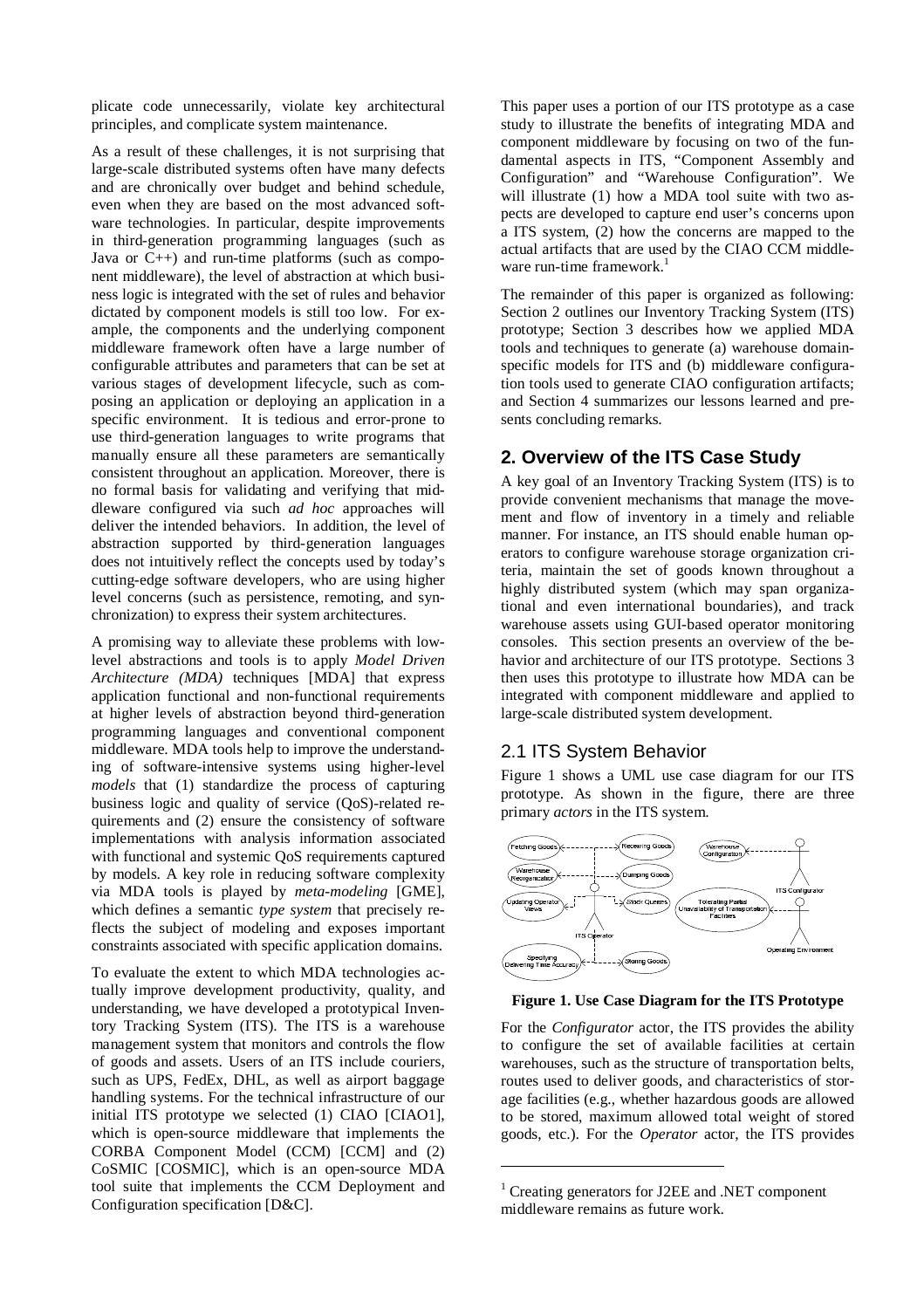the ability to reorganize the warehouse to fit future changes, as well as dealing with other use cases, such as receiving goods, storing goods, fetching goods, dumping goods, stock queries, specifying delivery time accuracy, and updating operator console views. For the *Operating Environment* actor, the ITS provides the ability to tolerate partial failures due to transportation facility problems, such as broken belts. To handle these partial failures the ITS dynamically recalculates the delivery possibilities based on available transportation resources and delivery time requirements.

### 2.2 Architecture

The ITS architecture is based on component middleware developed in accordance with the OMG's CORBA Component Model (CCM) [CCM]. A component is a basic meta-type in CCM that consists of a named collection of features – known as *ports*, i.e., event sources/sinks, facets, and receptacles – that can be associated with a single well-defined set of behaviors. In particular, a CCM component provides one or more ports that can be connected together with ports exported by other components. CCM also supports the hierarchical encapsulation of components into *component assemblies*, which export ports that allow fine tuning of business logic modeling.

Figure 2 illustrates the key components that form the basic implementation and integration units of our ITS prototype. Some ITS components (such as the Operator Console component) expose interfaces to end users, i.e., ITS operators. Other components represent warehouse hardware entities (such as cranes, forklifts, and shelves) and expose interfaces to manage databases (such as Transportation Facility component and the Storage Facility component). Yet other set of components (such as the Workflow Manager and Storage Manager components) coordinate and control the event flow within the ITS system.



**Figure 2. Key CCM ITS Architecture Components** 

As illustrated in Figure 2, the ITS architecture consists of the following three subsystems:

- 1. **Warehouse Management (WM) subsystem**, which is a set of high-level functionality and decision making components. This level of abstraction calculates the destination location and delegates the rest of the details to the Material Flow Control (MFC) subsystem. In particular, the WM does not provide capabilities such as route calculation for transportation or reservation of intermediate.
- 2. **Material Flow Control (MFC) subsystem**, which is responsible for executing high-level decisions calculated by the WM subsystem. The primary task of the MFC is to deliver goods to the destination location. This subsystem handles all related details, such as route (re)calculation, transportation facility reservation, and intermediate storage reservation.
- 3. **Warehouse Hardware (WH) subsystem**, which is responsible for dealing with physical devices, such as sensors and transportation units (e.g., belts, forklifts, cranes, pallet jacks, etc.).

The functionality of all these three ITS subsystems is monitored and controlled via an Operator Console. All persistence aspects are handled via databases that can by managed either by the centralized DBMS or distributed over different DB servers. A typical interaction scenario between these three subsystems is illustrated by the following action sequence:

- 1. The new good arrives at the warehouse entrance and is entered into the ITS either automatically or manually.
- 2. The WM subsystem calculates the final destination for storing the good by querying the Storage Facility for a list of available free locations. The final destination is passed to the MFC subsystem.
- 3. The MFC subsystem calculates the transportation route and assigns required transportations facilities.
- 4. The MFC subsystem interacts with the WH subsystem to control the transportation process and if necessary adapt to changes, such as failures or the appearance of higher priority tasks.

Our ITS prototype uses the Component Integrated ACE ORB (CIAO) [CIAO1, CIAO2], which is QoS-enabled CCM middleware built atop the The ACE ORB (TAO) [TAO1, TAO2]. TAO is a highly configurable, opensource<sup>2</sup> Real-time CORBA Object Request Broker (ORB) that implements key patterns [POSA2] to meet the demanding QoS requirements of distributed realtime and embedded (DRE) systems. CIAO extends TAO to provide the component-oriented paradigm to developers of DRE systems by abstracting critical systemic aspects (such as QoS requirements, real-time policies) as installable/configurable units supported by the CIAO component framework. Promoting these DRE aspects as first-class metadata disentangles (1) code for controlling these non-function aspects from (2) code that imple-

 $\overline{a}$ 

<sup>2</sup> CIAO and TAO can be downloaded from http://deuce.doc.wustl.edu/Download.html.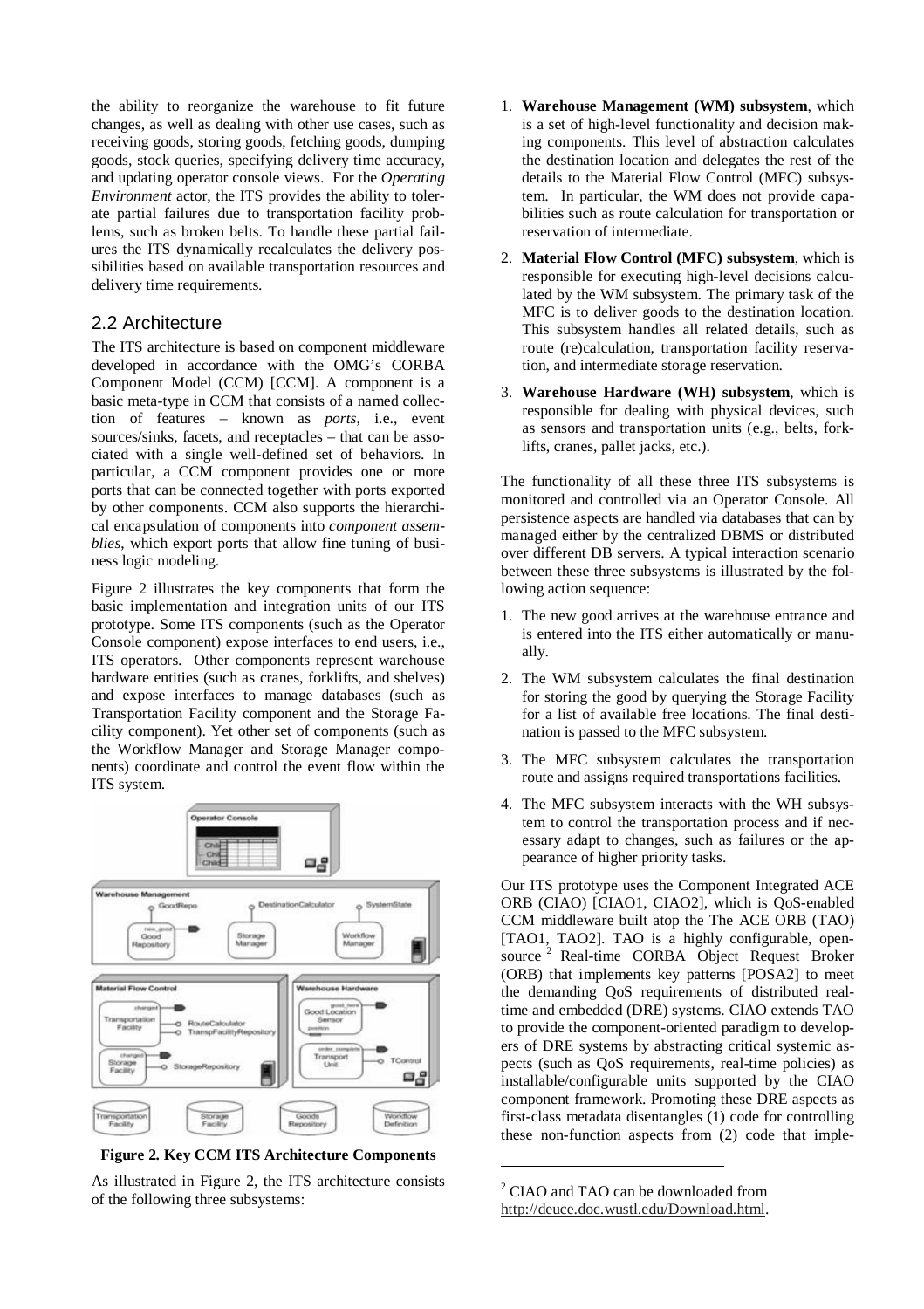ments the application logic, ideally making DRE system development more flexible and productive as a result.

# **3. Model Driven ITS Development**

To evaluate how MDA technologies can help improve productivity by enabling developers to work at a higher abstraction level than components and classes, we developed and applied a set of modeling tools to automate the following two aspects of ITS development:

- 1. Warehouse modeling, which simplifies the warehouse configuration aspect of the ITS system according to the equipment available in certain warehouses, including moving conveyor belts and various types of cranes. These modeling tools can synthesize the ITS database configuration and population.
- 2. Modeling and synthesizing the deployment and configuration (D&C) aspects of the components that implement the ITS functionality. These modeling tools use MDA technology in conjunction with the CCM to develop, assemble, and deploy ITS software components.

This section describes these two modeling aspects, focusing on the domain models and the model interpreters. We also delve into the relationship between the two aspects to show how multiple layers of MDA are applied in ITS.

#### 3.1 Modeling an ITS Warehouse with MDA Tools

Warehouse modeling consists of designing the warehouse configuration model by mapping from concrete warehouse structures perceived from a physical standpoint. This first phase must be accomplished prior to setting up an ITS. The following are the two main concerns of a warehouse model in this phase:

- 1. **Transportation facility network**, which includes position information (e.g., the physical location and reachable areas) and properties, (e.g., the capacity and toxicity of items transported in the network).
- 2. **Appropriate available storage places**, which includes their physical locations and properties (e.g., storage capacity and type of goods they can store).

In the ITS warehouse model these two concerns are blended together to give the warehouse model developers a convenient overview of the warehouse setup, which is similar to the architectural blue print of the warehouse. Mapping from the architectural blue print to the warehouse model should be intuitive to domain experts, as well as to model developers, so they can reuse the warehouse knowledge efficiently and conveniently.

### 3.1.1 Choosing the Modeling Tool

After evaluating the requirements of our partners in Siemens business units, we have selected Microsoft® Visio® as our warehouse modeling tool. Visio is a commercially supported graphic drawing tool with meta-modeling capabilities, as well as the following desirable features:

- **Full range of technical diagramming capabilities**. Numerous drawing related features are provided by Visio. For instance, it supports grid, docking point, and object manipulation (e.g., resize, rotation, connection routing), which are valuable for warehouse modeling by domain experts who work on largescale commercial ITS deployments.
- **Integrated model interpreter with embedded debugging environment**. Unlike traditional tools that focus on a discrete segment of information, Visio offers an integrated toolset for applications, development, and data modeling. Visio is shipped with an embedded Visual Basic® editor and debugging environment that simplifies interpreter writing C++/COM objects can also be plugged in, if desired.
- **Extensibility**. Visio supports database modeling, which includes complete database design, database schema, and Data Definition Language (DDL) script generation from conceptual and physical models. For example, in the warehouse configuration domain, we can connect the physical model to the associated database. Moreover, Visio ships with many domainspecific paradigms (known as drawing types in Visio). Besides the major building blocks needed by warehouse management systems, Visio also provides many other modeling paradigms, such as UML diagrams. The meta-modeling capability makes it possible to extend Visio's modeling paradigm to suit the domain more effectively.

Figure 4 illustrates a Visio screenshot, where warehouse model elements are available from the master panel (left-side) and the right-side contains the drawing representing a warehouse fragment consisting of a moving belt, two cranes, storage rack, and a forklift. Modeling a warehouse graphically is therefore as straightforward as mapping/drawing the concrete warehouse physical structure in the Microsoft Visio drawing panel.



**Figure 4. Microsoft Visio ITS Model Example** 

# 3.1.2 Implementing the Model Interpreter

After creating the complete model for a desired warehouse configuration, the corresponding configuration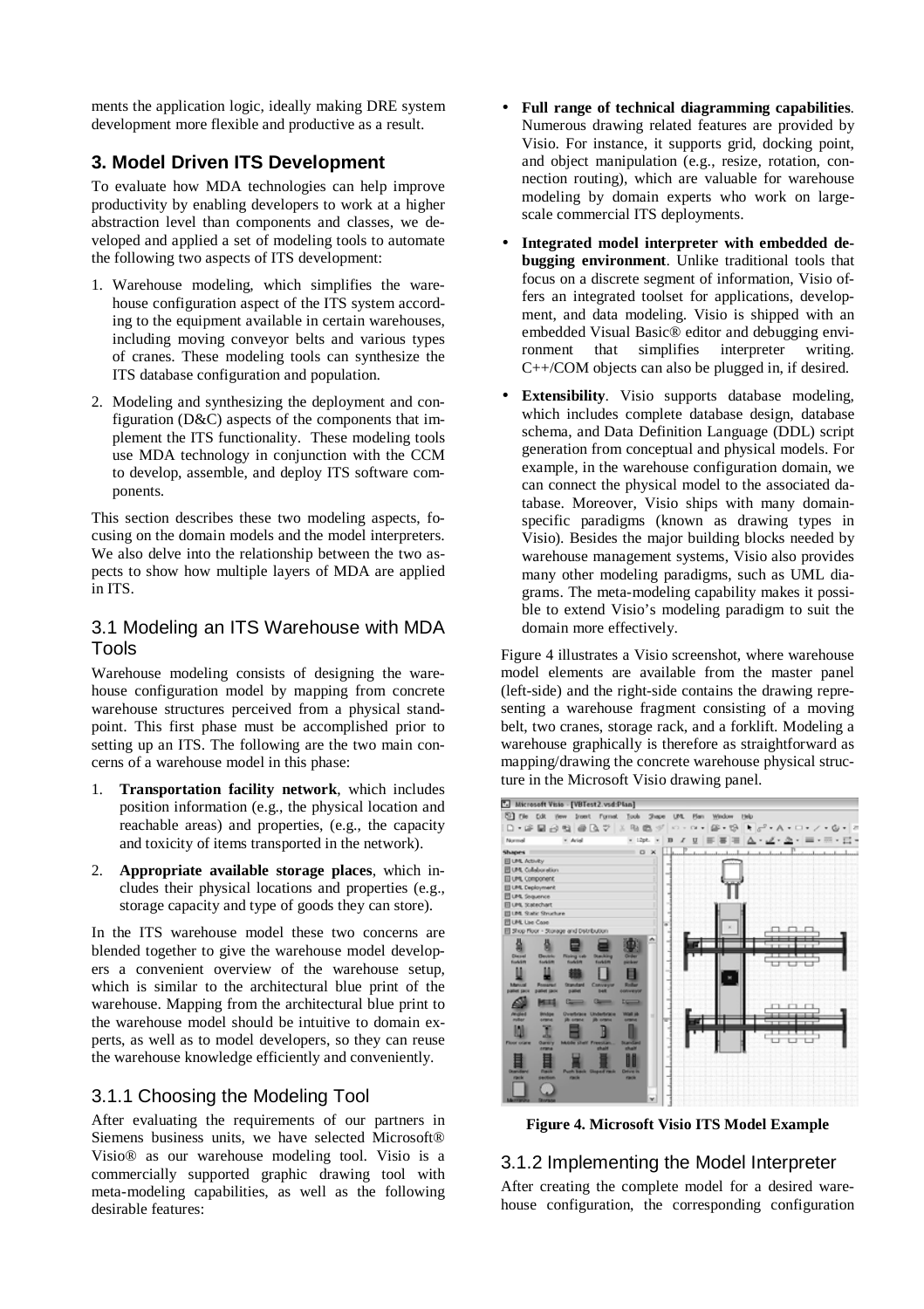artifacts are generated automatically by using our domain-specific model interpreter. The model interpreter we developed for the warehouse model contains a set of Visual Basic macros that can be executed within Visio to generate corresponding data model as part of component synthesis. In the model interpreter, certain analysis and validation steps are applied to the warehouse model to validate the correctness of the data model. Once validated, C++ code is generated and used at runtime to bootstrap the ITS components, as described below:

- 1. Certain location-related constraints can be checked by the model interpreter to validate the model to ensure that the physical layout and configuration of the warehouse is valid and meaningful. For example, when a crane is on top of a storage place, the model interpreter can ensure that the crane is capable of reaching all the storage cells of the place. Upon discovering potential conflicts, error or warning messages will be issued to a domain expert.
- 2. Different domain-specific aspects captured by the graphical model can be extracted from the model to populate the warehouse system databases. The generated artifacts include the classes used to populate the databases and some initialization steps of the databases.

After running the model interpreter, the system is ready to start the component-based deployment and configuration process described in Section 3.2.

#### 3.2 Modeling ITS Component Deployment and Configuration with MDA Tools

As discussed in section 2.2, ITS is developed using CIAO, which is a CCM implementation. As a result, ITS has a standardized way to configure the functional and systemic QoS behavior of its software components and map them to the underlying hardware and software infrastructure in a highly flexible manner. In ITS, component deployment and configuration is performed via the *Component Synthesis using Model Integrated Computing* (CoSMIC) toolsuite [CoSMIC], which is an MDA open-source 3 toolsuite targeted for component-based distributed applications.

At the heart of CoSMIC is the Component Assembly and Deployment Modeling Language (CADML), which automates the deployment and configuration aspects of distributed applications. CADML is a visual language tool developed using the Generic Modeling Environment (GME) framework [GME], which supports the following features:

- GUI interface supporting all general GUI application features with very generic semantic mapping.
- Library importing and exporting capability.
- Type system defined in the meta-model, which supports inheritance and instantiation. This introduces

3 CoSMIC can be downloaded from http://www.dre.vanderbilt.edu/cosmic/.

 $\overline{a}$ 

object-oriented design (OOD) in the modeling paradigm.

- Formalized constraints specified in the meta-model to validate the model.
- Plug-in of analysis and synthesis tools that interpret the models

The current release of CoSMIC's CADML tool supports the CCM Deployment and Configuration standard [D&C] and works out-of-the-box with CIAO. The CADML modeling paradigm allows developers of CIAO-based application to model component assemblies that capture the connections between different application components.

The CADML model interpreter synthesizes component assembly metadata as XML descriptors, which are then used by CIAO middleware deployment tools. Different descriptor files represent different application scenarios. With the support of a component repository, application developers can configure and deploy different application scenarios by providing the required descriptors. For example, Figure 5 presents a screen shot that illustrates how the deployment and configuration of ITS components are modeled in the CADML modeling environment.



**Figure 5. ITS CCM Component Assembly Model** 

The generated XML descriptors are fed into the CIAO component middleware runtime environment, which then deploys the components into the containers throughout the ITS distributed system. This MDA-based modeling approach is essential to the CCM D&C process. In particular, it automates the descriptor generation to avoid errors that arise when the *ad-hoc* handcrafting approach is used. Moreover, analysis is performed on the D&C models to ensure semantic correctness of the configurations, e.g., only the ports with the same interface or event type could be connected.

# 3.3 Relation between the Warehouse Model and the Component Deployment and Configuration Model

As discussed above, there two types of modeling aspects in ITS: (1) warehouse modeling and component deployment and configuration (D&C) modeling. These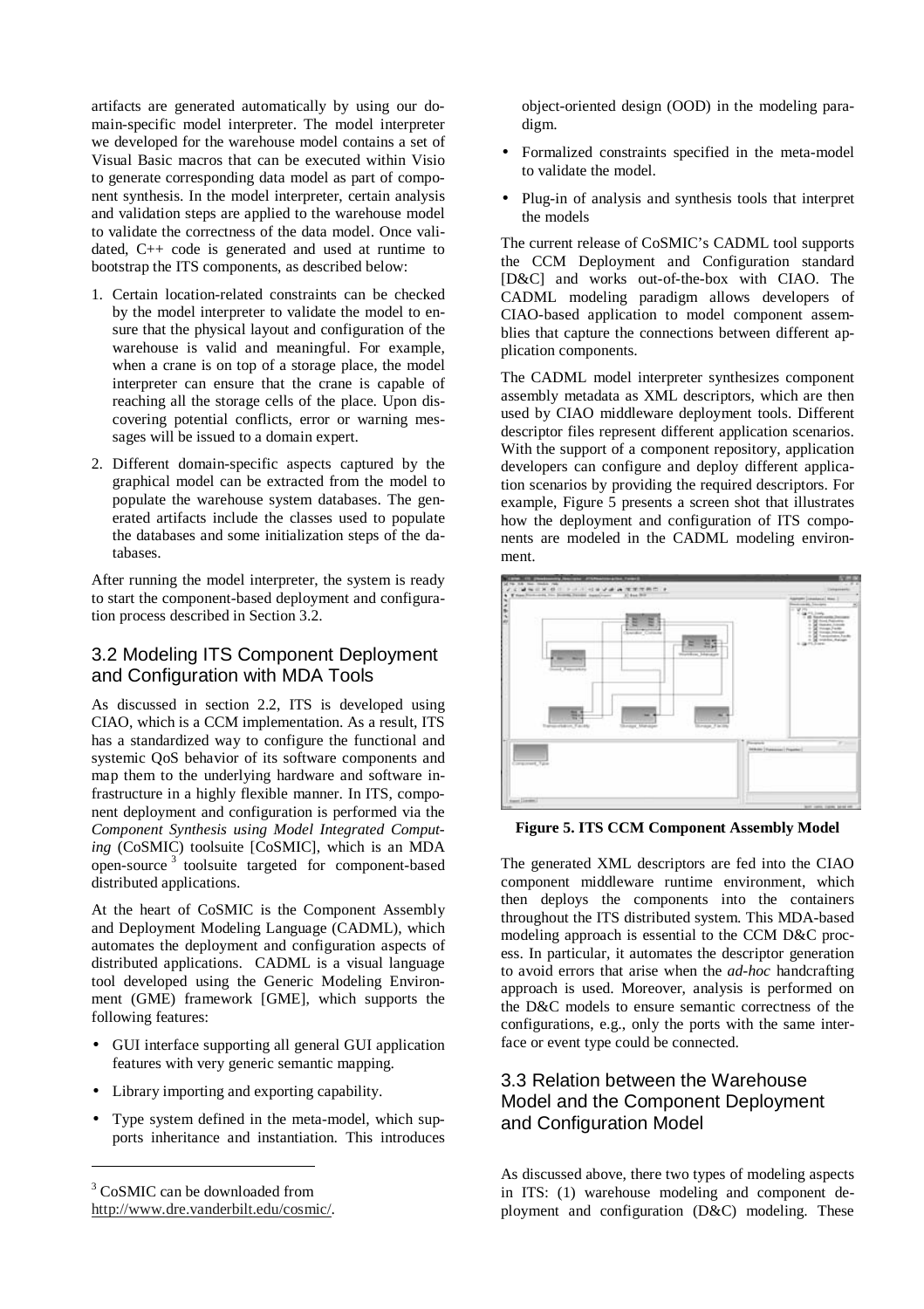two aspects are semi-orthogonal to each other in terms of aspect separation, i.e., they depict the overall system from different perspectives, yet they are complementary to each other. For example, Figure 6 shows how the system modeler and warehouse modeler are different roles in the ITS development process.



The system modeler studies the business logic of general ITS and produces a model describing the software aspect of the system, including CCM component, deployment/assembly specification, and QoS requirements. The warehouse modeler, in contrast, is responsible for modeling one or a group of specific warehouses.

The warehouse and component model aspects can be implemented separately during system development, i.e., the warehouse model can be mapped to the CCM and D&C model by means of MDA-based code generation to fully materialize an ITS system. There exist, however, some concerns that span these two aspects. For example, the number of components and the way they are communicate with each other can influent the configuration of different infrastructural aspects, such as real-time event channels [Harrison]. In ITS, however, a warehouse modeler often needs to fine tune the configuration on the base of warehouse model. In these cases, different actions are applied according to the nature of the concern after necessary analysis.

### **5. Concluding Remarks**

Advances in hardware and software are raising the level of abstraction at which distributed systems are developed. With each increase in abstraction comes a new set of complexities that must be mastered to reap the rewards of the higher-level technologies. A key challenge associated with higher-level software abstractions is the *integration complexity* that makes it hard to assure the overall quality of complete systems. To explore the benefits of applying MDA technologies to address these challenges, we developed an Inventory Tracking System (ITS) prototype, which is a distributed system that employs MDA tools and component middleware to address key requirements from the warehouse management application domain.

The lessons we have learned applying MDA and component middleware technologies thus far include:

The component middleware paradigm elevates the abstraction level of middleware to enhance software

developer quality and productivity. It also introduces extra complexities, however, that are hard to handle in an *ad-hoc* manner for enterprise application. For example, the CCM requires many configuration files due to its large number of configuration points.

- The MDA paradigm greatly expedites application development with the proper tool support. In the ITS project, if the warehouse model is the only missing or changing aspect in the system (which is typical for end users), little new application code must be written. In the case when the software model is missing or changes, application developers must write the component implementation code and finish the component model. Even in this latter case, however, the amount of effort required is significantly less than starting from the raw component middleware.
- Domain-specific modeling techniques can help to reduce the learning curve for end users. For example, warehouse modelers in our ITS project need no knowledge of how to write software since they interact with the system entirely through models.
- Models at different abstraction layers or reflecting different aspects often exist in the large-scale MDA-based systems. Weaving the models together to form the overall system is very important. In our ITS prototype, this is currently done in a *ad-hoc* manner. To solve this problem, an even higher level of abstraction is needed based on the concept of "concern" as a fundamental building block. For example, we could define yet another modeling paradigm to capture the meta-models of the warehouse and component models, as well as important correlations between these two meta-models. A model weaving process could then be captured in the model and automated.

In future work we plan to implement an integrated concern modeling and manipulation environment to achieve the benefits outlined in the last bullet point above. We also plan to extend our MDA modeling tools so they can perform a two step mapping from (1) the domainspecific model to the platform-independent componentbased architecture presented in Figure 2 and (2) the platform-independent model to a CCM-specific implementation.

## **References**

[CCM] BEA Systems, et al., CORBA Component Model Joint Revised Submission, Object Management Group, OMG Document orbos/99-07-01 edition, July 1999.

[CIAO1] Nanbor Wang, Krishnakumar Balasubramanian, and Chris Gill, "Towards a real-time corba component model," in OMG Workshop On Embedded & Real-Time Distributed Object Systems, Washington, D.C., July 2002, Object Management Group.

[CIAO2] Nanbor Wang and Douglas C. Schmidt and Aniruddha Gokhale and Christopher D. Gill and Bala